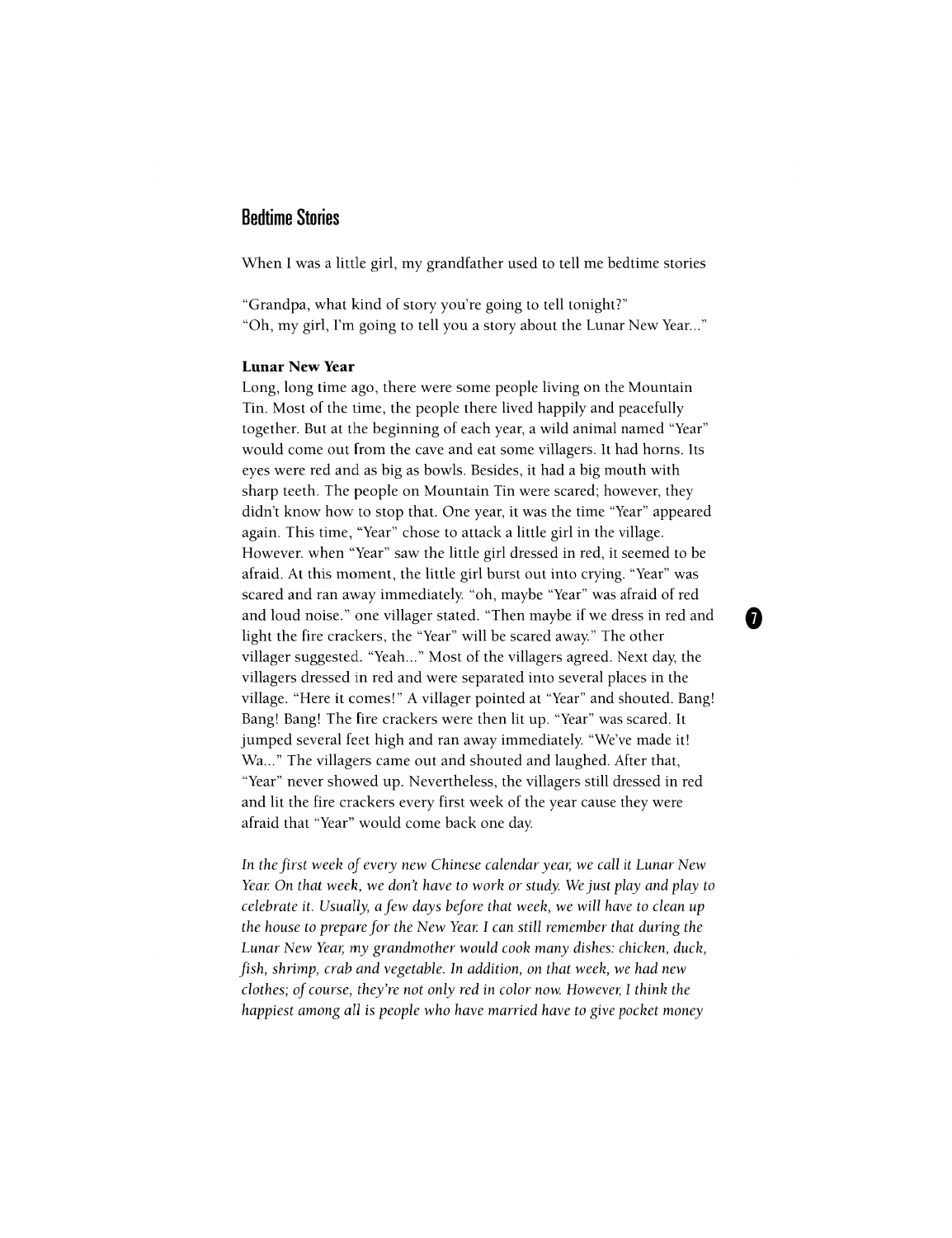*to children. Usually, people will put the money into a red pocket and give it to children. So, this money is called Red Pocket. Most oj the time, I would save this money until the last day of the week and then use them to buy*  whatever I wanted liked toys, candies and comics books. I could say that it *was the wealthiest time of me among the whole year.* 

**As I grow older and older, it seems that Lunar New Year is not so important to me than before. Nowadays, I can buy new clothes whenever I want. Besides, since my grandmother has died, my mom no longer cooks many dishes during the New Year. Most of the time, we will go to restaurant and eat there. In addition, playing with fire crackers and fireworks became illegal in Hong Kong. Suddenly, it seems that life is different in New Year time. Now, the only thing I do during the Lunar New year is going to theatres to see movies. Usually, within a week's time, I will see more than ten movies. Usually I am bored.** 

"Grandpa, what kind of story you're going to tell tonight?"

"Oh, my girl, I'm going to tell the story about Dragon Boat Festival..."

## **Dragon Boat Festival**

0

During the Chow Dynasty, there was a famous poet and critic named Ch'u Yuan. In his life, Ch'u Yuan had written many, many poems and people at that time respected him much. However, some of the critical poems of Ch'u made the Chow Emperor very angry. He then had Ch'u exiled. Ch'u was very depressed and sad. Finally, he drowned himself into the lake. As many people respected Ch'u at that time, they were afraid that the fishes in the lake would eat Ch'u's body. Hence, they had used some lotus leaves to wrap the rice and threw the dumplings into the lake, hoping that the fishes would eat the dumplings and not eat Ch'u's dead body. As to remember Ch'u Yuan, people eat rice dumplings on the day of his death.

*Apart from eating rice dumplings, the dragon boat competition is another important event in the dragon boat festival. Although people no longer throw rice dumplings into the lake, instead, this action has been developed into dragon boat competition. Nowadays, there is even an international dragon boat competition.*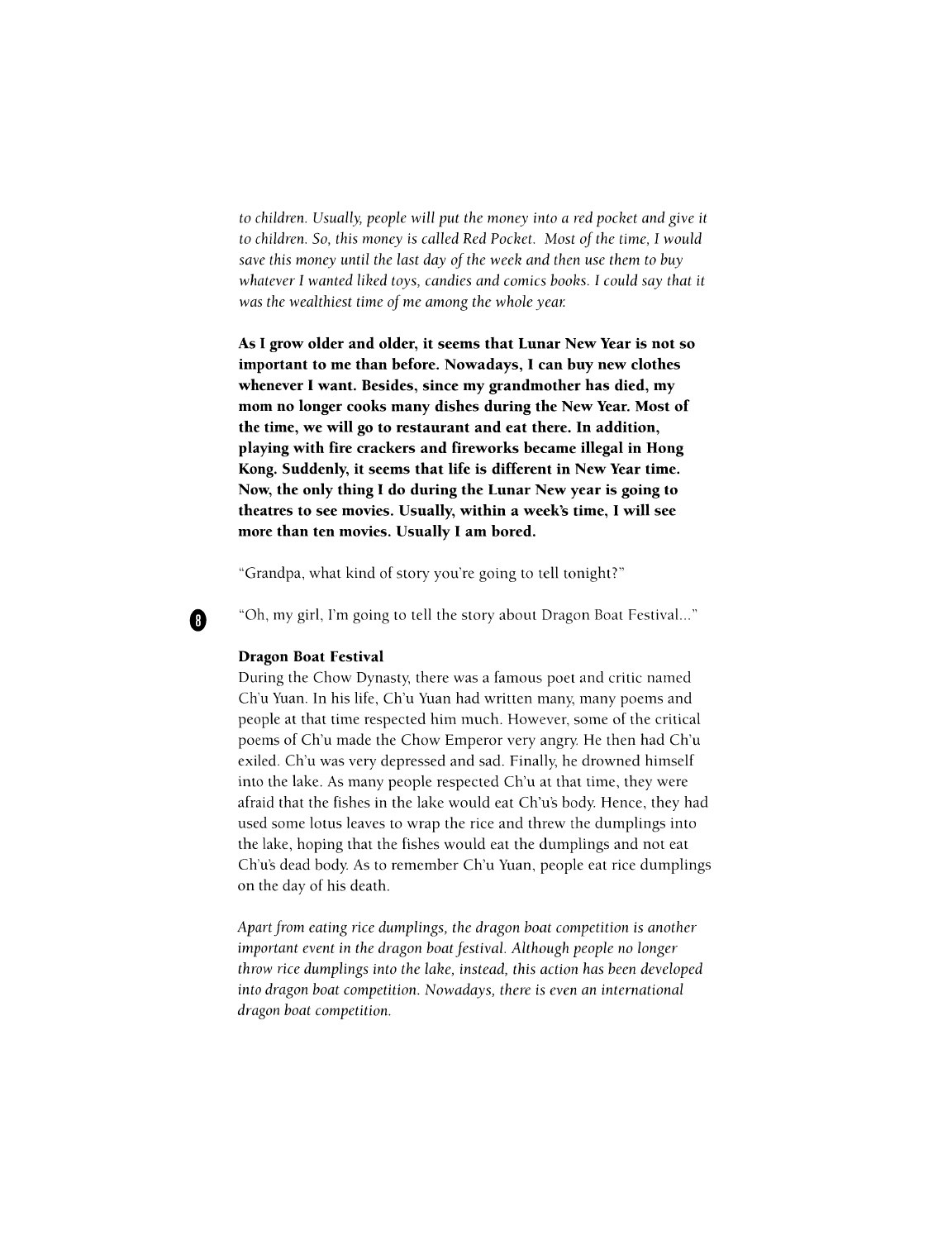**During the dragon boat festival, my mom will make some rice dumplings to celebrate. She will put dried mushroom, meat and sausages into the dumplings and steamed to eat. In addition, besides salty rice dumplings, my mom will even make the sweet ones. Indeed, there is nothing inside the rice dumplings; but we eat them with sugar. Apart from the rice dumplings, during this festival, our family goes to the swimming pool to have a dragon boat day swim.** 

"Grandpa, what kind of story you're going to tell tonight?" "Oh, my girl, I'm going to tell the story about Mid-Autumn Festival..."

## **Mid-Autumn Festival**

Long, long time ago, there were ten suns in the sky. The land was dried to crack and nothing could grow. People were living in a harsh environment. A strong man then appeared. He was so strong that he used his bow and arrows to shoot nine suns down. People on the earth were so happy that they took the man as their hero. Nevertheless, as time passed, the man became rude and bad. He even thought that he was so strong that he should live forever. Hence, he went to the fairy mountain and asked the fairies there to give him some medicine and he could live forever. The man's wife knew this in some instances and rushed to the fairy mountain also, "oh, you can't take that..." The man shouted at his wife when she grabbed his medicine and swallowed it. "Hmm...what happened to my body?" After taking the medicine, the man's wife became so light that she flew to the sky. At last, she landed on the moon and lived there forever.

*On Mid-Autumn Festival, adults will gather together and talk and eat. Children will play with candles and paper lanterns. I can still remember the lotus paste mooncakes as my favorite. However my parents would not let me eat more than one as they think that it will be too much. Besides mooncakes, we have variety of fruits to taste: persimmon, pomelo, sweet carambola, much and many others. One year, I was so sad that I burned my paper bunny lantern. My uncle then even used the pomelo to make me a lantern. My friends were so envious that I thought it may have been a good thing to burn the bunny lantern after all.* 

Ø